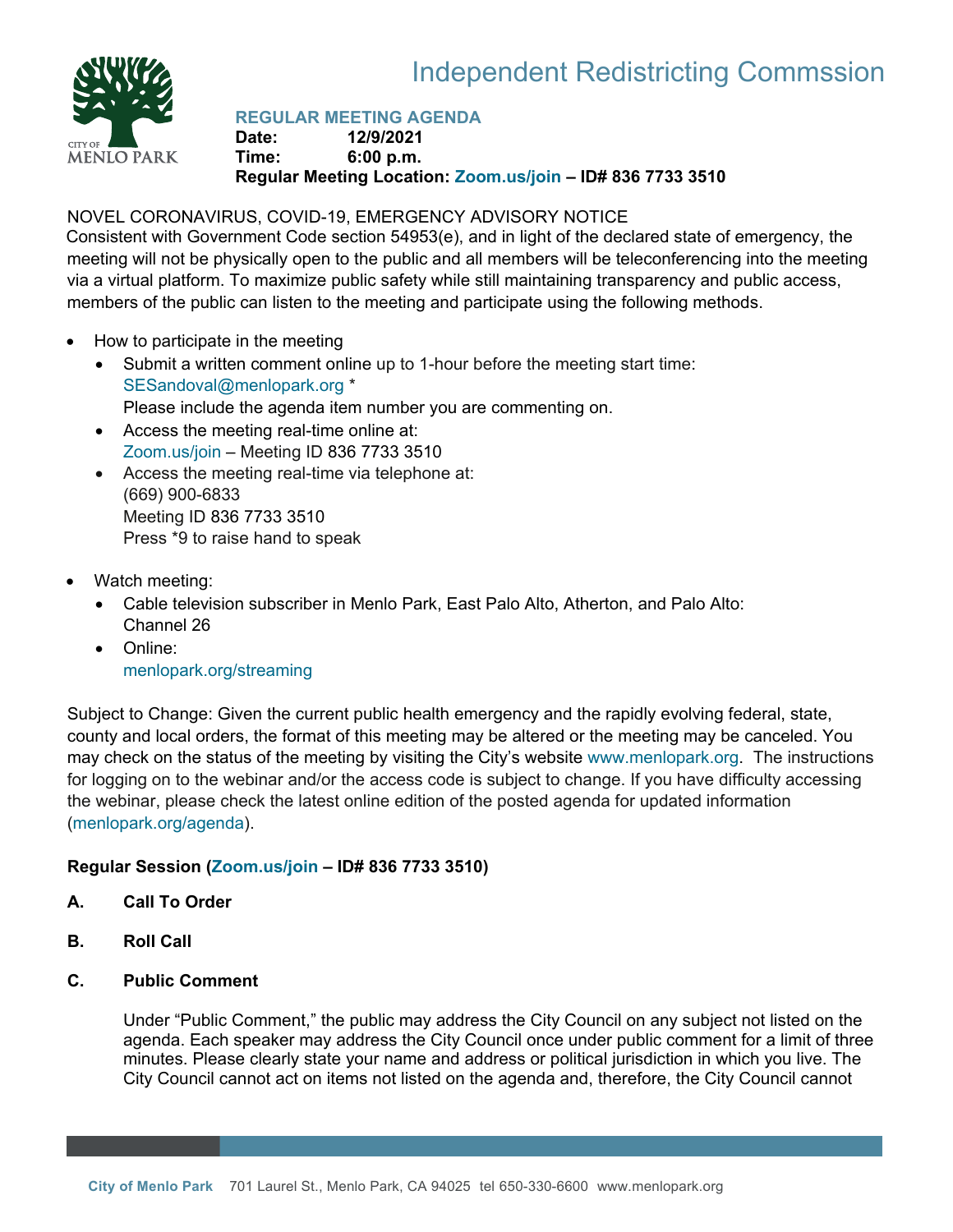Independent Redistricting Commission Regular Meeting Agenda December 9, 2021 Page 2

> respond to non-agenda issues brought up under public comment other than to provide general information.

#### **D. Consent Calendar**

D1. Accept the Independent Redistricting Commission meeting minutes for November 8, 2021 [\(Attachment\)](https://www.menlopark.org/DocumentCenter/View/30091/D1-20211118-IRC-minutes)

#### **E. Presentations**

F1. Introduction to Redistricting: Menlo Park Independent Redistricting Commission

#### **F. Informational Items**

F1. Redistricting overview [\(Staff Report #21-004-IRC\)](https://www.menlopark.org/DocumentCenter/View/30093/F1-20211209-IRC-Overview)

#### **G. Reports and Announcements**

G1. Commissioner reports

#### **H. Adjournment**

At every regular meeting of the Independent Redistricting Commission, in addition to the public comment period where the public shall have the right to address the Independent Redistricting Commission on any matters of public interest not listed on the agenda, members of the public have the right to directly address the Independent Redistricting Commission on any item listed on the agenda at a time designated by the chair, either before or during the Independent Redistricting Commission's consideration of the item.

At every special meeting of the Independent Redistricting Commission, members of the public have the right to directly address the Independent Redistricting Commission on any item listed on the agenda at a time designated by the chair, either before or during consideration of the item.

If you challenge any of the items listed on this agenda in court, you may be limited to raising only those issues you or someone else raised at the public hearing described in this notice, or in written correspondence delivered to the City of Menlo Park at, or prior to, the public hearing.

Any writing that is distributed to a majority of the Independent Redistricting Commission by any person in connection with an agenda item is a public record (subject to any exemption under the Public Records Act) and is available by request by emailing the city clerk a[t jaherren@menlopark.org.](mailto:jaherren@menlopark.org) Persons with disabilities, who require auxiliary aids or services in attending or participating in Independent Redistricting Commission meetings, may call the City Clerk's Office at 650-330- 6620.

Agendas are posted in accordance with Government Code Section 54954.2(a) or Section 54956. Members of the public can view electronic agendas and staff reports by accessing the City website at [menlopark.org/agenda](http://menlopark.org/agenda) and can receive email notification of agenda and staff report postings by subscribing to the "Notify Me" service at [menlopark.org/notifyme.](http://www.menlopark.org/notifyme) Agendas and staff reports may also be obtained by contacting City Clerk at 650-330-6620. (Posted: 12/3/2021)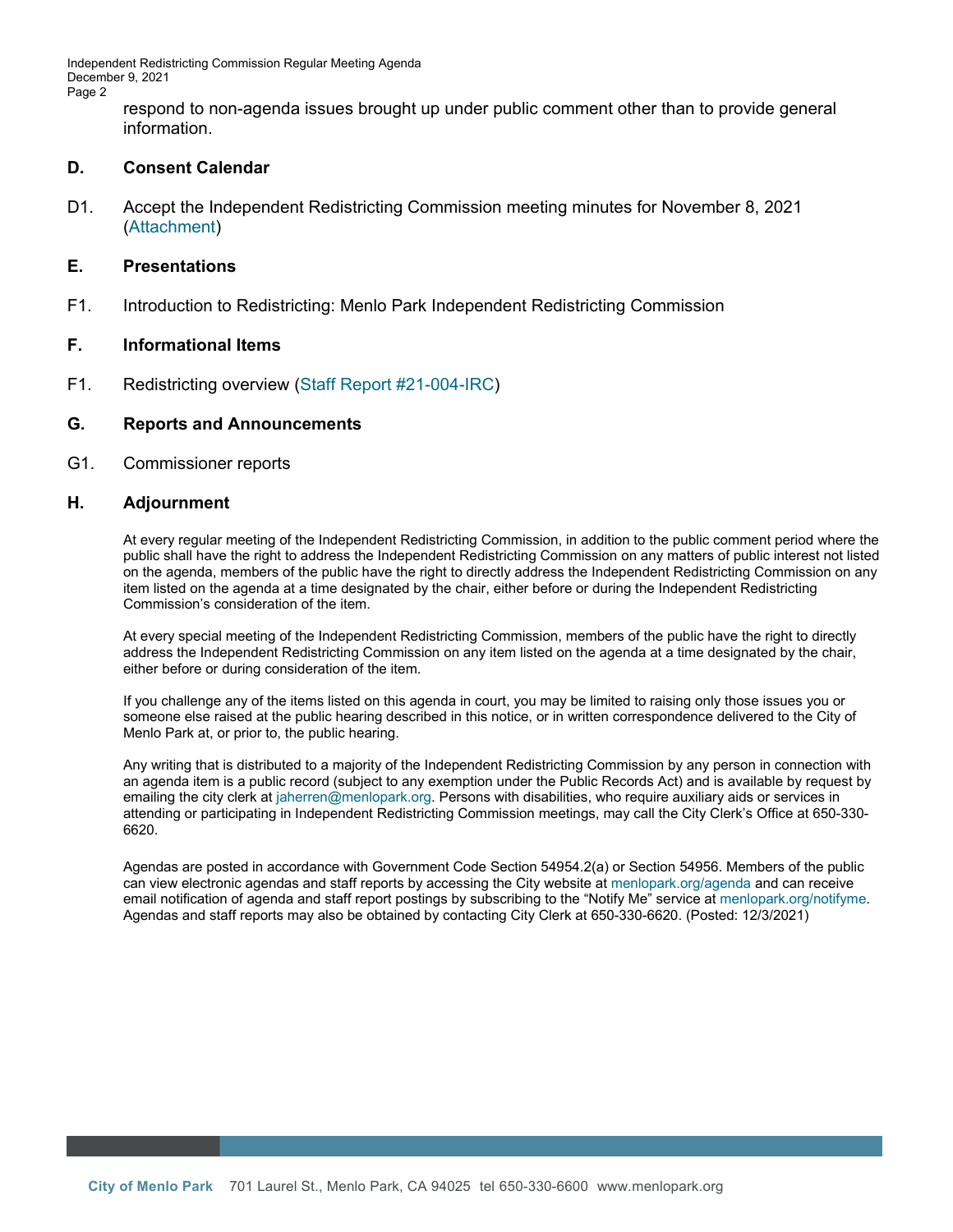# Independent Redistricting Commssion AGENDA ITEM D-1



**SPECIAL MEETING MINUTES – DRAFT** 

**Date: 11/18/2021 Time: 6:00 p.m. Special Meeting Location: Zoom.us/join – ID# 862 2329 9689** 

# **Special Session (Zoom.us/join – ID# 862 2329 9689)**

# **A. Call To Order**

City Clerk Herren called the meeting to order at 6:07 p.m.

# **B. Roll Call**

Present: Arellano, Gilmer, Wolter Absent: None Staff: City Clerk Judi A. Herren, Administrative Assistant Sarah Sandoval, Assistant City Attorney Denise Bazzano

# **C. Public Hearing**

C1. Selection of four Independent Redistricting Commissioners and two Alternates (Staff Report #21-001-IRC)

City Clerk Herren introduced the item.

Commissioner Arellano provided information on the interview process and thanked applicants for their time, noting that each applicant was more than qualified to serve on the Commission. Commissioner Arellano encouraged all applicants to participate in the redistricting process.

**ACTION**: The Commission made selections to fill the Independent Redistricting Commission (IRC):

- Susan Erhart (Arellano/ Gilmer), passed unanimously.
- Susannah Hill (Wolter/ Gilmer), passed unanimously.
- Nabil Saad (Gilmer/ Arellano), passed unanimously.
- Shanda Bahles (Arellano/ Wolter), passed unanimously.
- Brian Kissel, alternate (Gilmer/ Arellano), passed unanimously.
- Marion Marquardt, alternate (Gilmer/ Arellano), passed unanimously.
- C2. Oaths of Office

City Clerk Herren administered the oath of office to the Commissioners.

# **D. Regular Business**

D1. Selection of the Independent Redistricting Commission Chair and Vice Chair

City Clerk Herren introduced the item.

**ACTION:** The Commission made the selections for Chair and Vice Chair:

Commissioner Arellano, Chair (Wolter/ Gilmer), passed unanimously.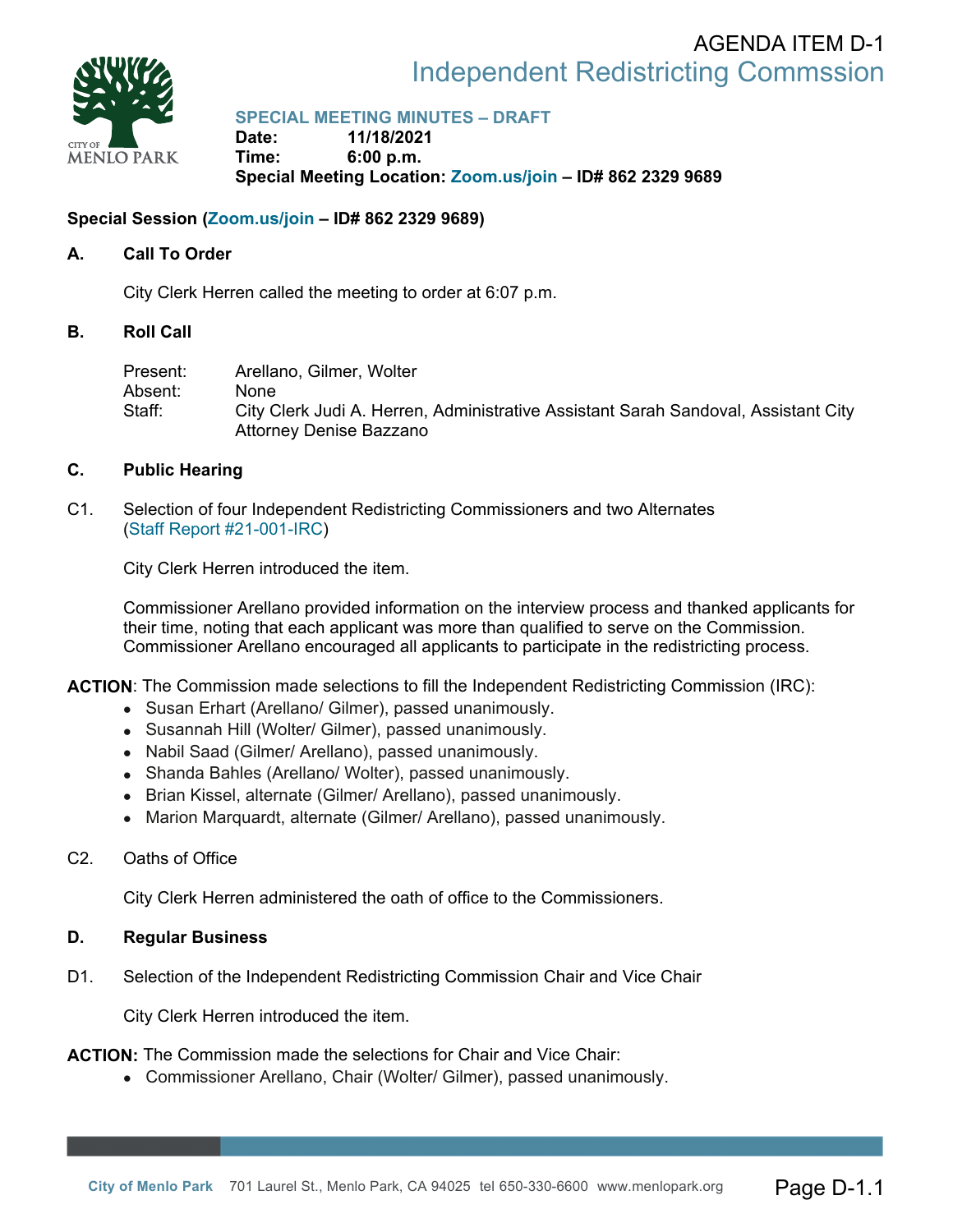Independent Redistricting Commission Special Meeting Minutes – DRAFT November 18, 2021 Page 2

- Commissioner Wolter, Vice Chair (Saad/ Arellano), failed 3-4 (Gilmer, Wolter, Bahles, Hill dissenting).
- Commissioner Gilmer, Vice Chair (Wolter/ Hill), passed unanimously.
- D2. Establishing the Independent Redistricting Commission's regular meeting schedule (Staff Report #21-002-IRC)

City Clerk Herren introduced the item.

**ACTION:** Motion and second (Arellano/ Bahles), to adopt, by minute order, the IRC's regular meeting schedule, passed unanimously.

D3. Adopt Resolution No. 0001-IRC establishing the Independent Redistricting Commission's policies and procedures (Staff Report #21-003-IRC)

**ACTION:** Motion and second (Erhart/ Gilmer), to adopt Resolution No. 0001-IRC establishing the IRC's policies and procedures, passed unanimously.

# **E. Presentations**

E1. Assembly Bill 1234 presentation

Assistant City Attorneys Denise Bazzano and Tamar Burke made the presentation (Attachment).

### **F. Adjournment**

City Clerk Herren adjourned the meeting at 8:22 p.m.

Sarah Sandoval, Administrative Assistant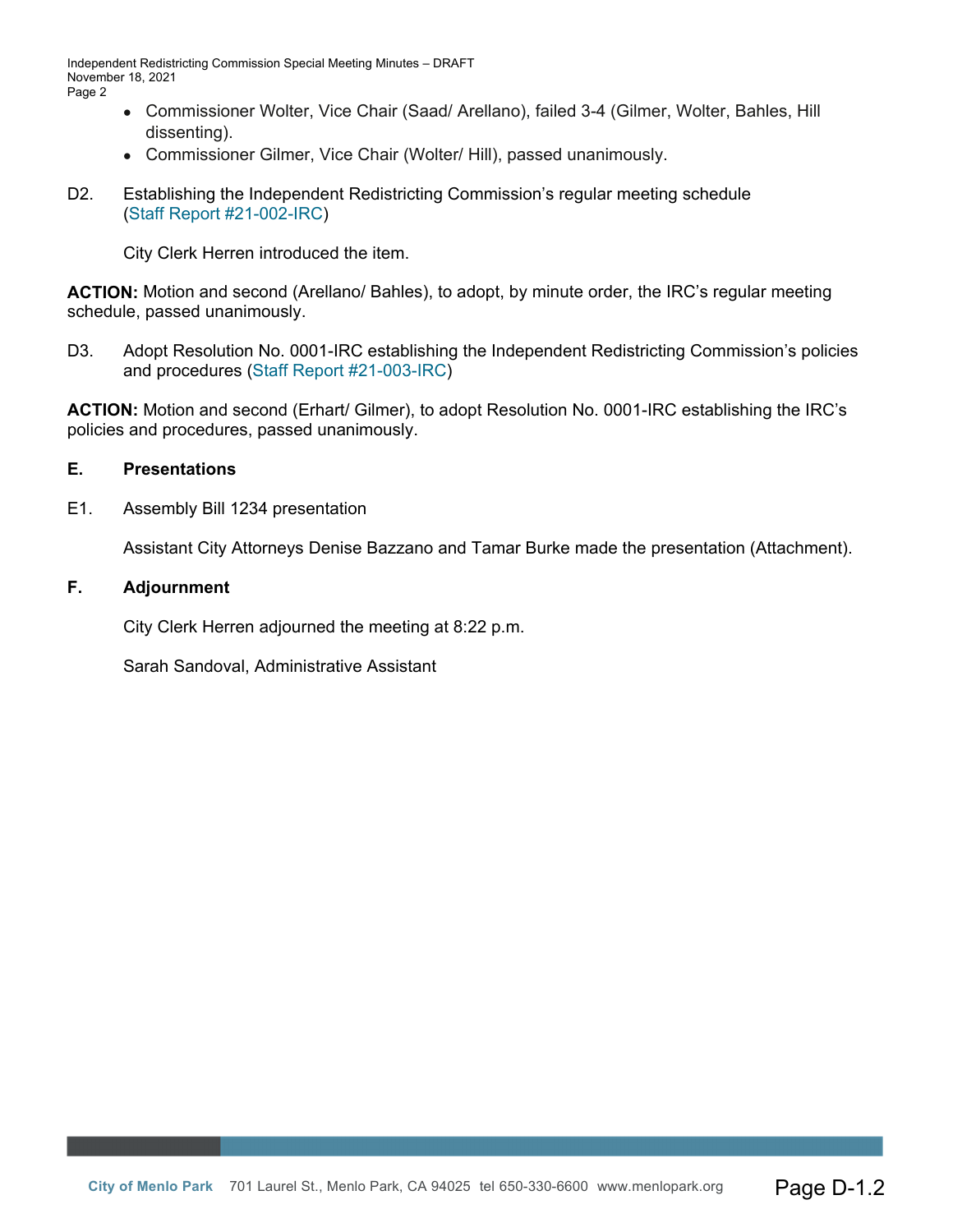

# **STAFF REPORT**

**Independent Redistricting Commission Meeting Date: 12/9/2021 Staff Report Number: 21-004-IRC**

**Informational Item: Redistricting overview**

#### **Recommendation**

Staff recommends the Independent Redistricting Commission (IRC) receive and file information regarding the redistricting process.

#### **Policy Issues**

On August 31, 2021, the City Council adopted Resolution No. 6659 (Attachment A) to establish the IRC to redraw district boundary lines, as authorized by state and federal law. These district boundaries shall be used for the establishment of City Council electoral districts as set forth in Menlo Park Municipal Code section 2.04.210 and 2.04.220.

### **Background**

Until 2018, Menlo Park's five City Councilmembers were elected at large. In 2018, the City transitioned from at large to by district elections. In 2018, elections in Districts 1, 2 and 4 took place. In November 2020, elections in Districts 3 and 5 took place, completing the full transition to district-based elections. This transition was prompted by a letter dated August 21, 2017 asserting that the City's at large elections violated the California Voting Rights Act (CVRA.)

Since the City Council's transition to district elections in 2018, the State has enacted additional laws governing the redistricting process, including the Fair and Inclusive Redistricting for Municipalities and Political Subdivisions Act ("Fair Maps Act"), which creates standardized redistricting criteria aimed to keep communities together and to prohibit partisan gerrymandering. It also contains expanded community outreach and public hearing requirements and timelines, which more closely track the State redistricting schedule.

On August 31, 2021, the City Council adopted Resolution No. 6559, establishing the Independent Redistricting Commission ("IRC") and vesting the Commission with the exclusive authority to redraw City Council district boundaries. Accordingly, the City Council shall have no role in developing a redistricting report or map.

On November 18, 2021 the IRC convened its first public meeting with all members. At that meeting, the IRC adopted a meeting schedule to, among other things, ensure that the redistricting process is completed in a timely manner and in accordance with Resolution 6559.

#### **Analysis**

The meeting on December 9, 2021 will be the first in a series of meetings that will be held to conduct the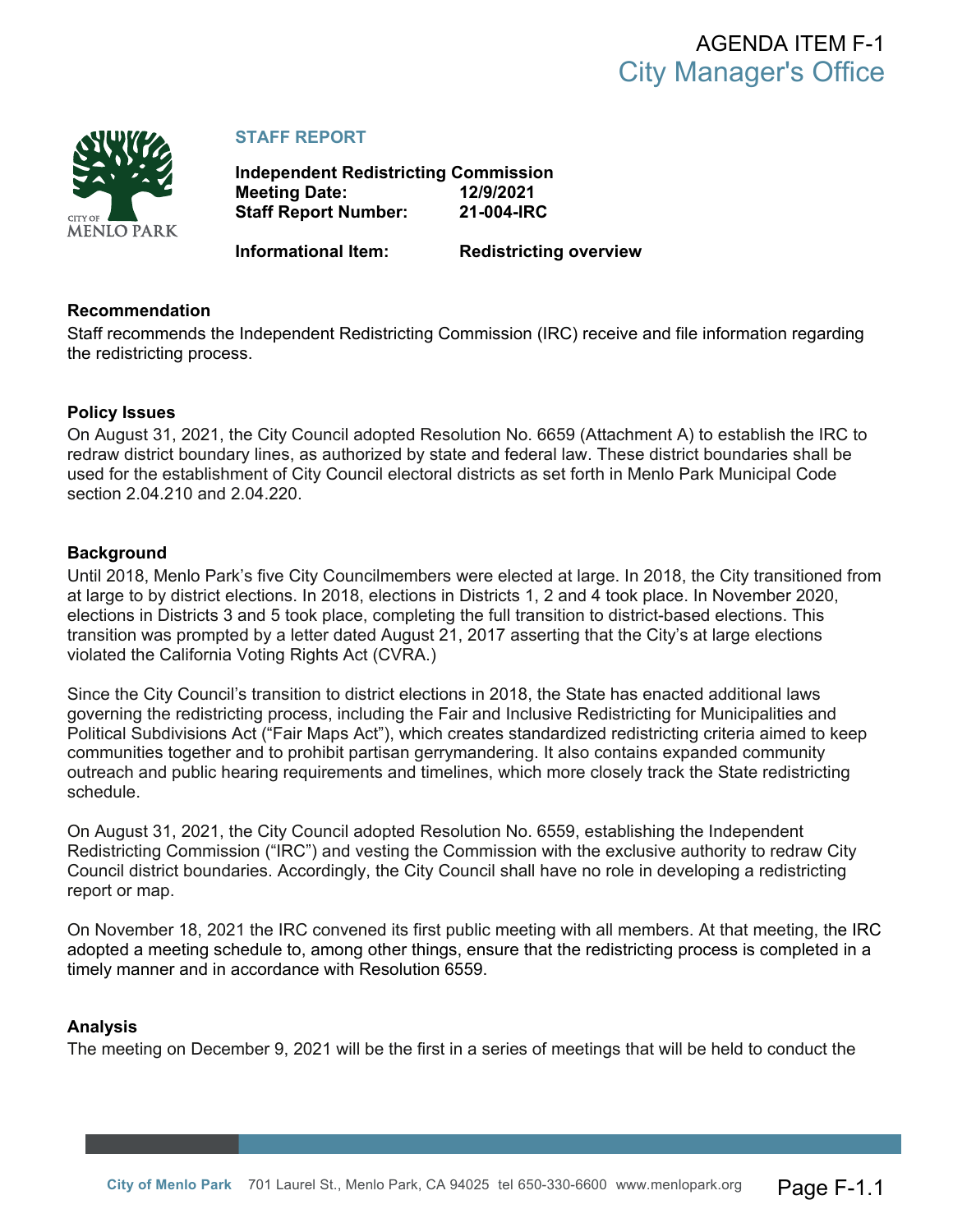Staff Report #: 21-004-IRC

redistricting process. At this meeting, the City's Consultant, GEOinovo will provide a presentation regarding the redistricting process and the redistricting criteria that must be utilized when redrawing district boundaries.

The IRC has a website (Attachment B) has more information about the redistricting process and the schedule of redistricting meetings for the IRC.

#### **Impact on City Resources**

There is no impact on City resources.

#### **Environmental Review**

This action is not a project within the meaning of the California Environmental Quality Act (CEQA) Guidelines §§ 15378 and 15061(b)(3) as it is an organizational structure change that will not result in any direct or indirect physical change in the environment.

#### **Public Notice**

Public notification was achieved by posting the agenda, with the agenda items being listed, at least 72 hours prior to the meeting.

#### **Attachments**

- A. Resolution No. 6659
- B. Hyperlink Redistricting website: [menlopark.org/Government/Commissions-and](https://beta.menlopark.org/Government/Commissions-and-committees/Independent-Redistricting-Commission)[committees/Independent-Redistricting-Commission](https://beta.menlopark.org/Government/Commissions-and-committees/Independent-Redistricting-Commission)

Report prepared by: Sarah Sandoval, Administrative Assistant

Report reviewed by: Judi A. Herren, City Clerk Denise Bazzano, Assistant City Attorney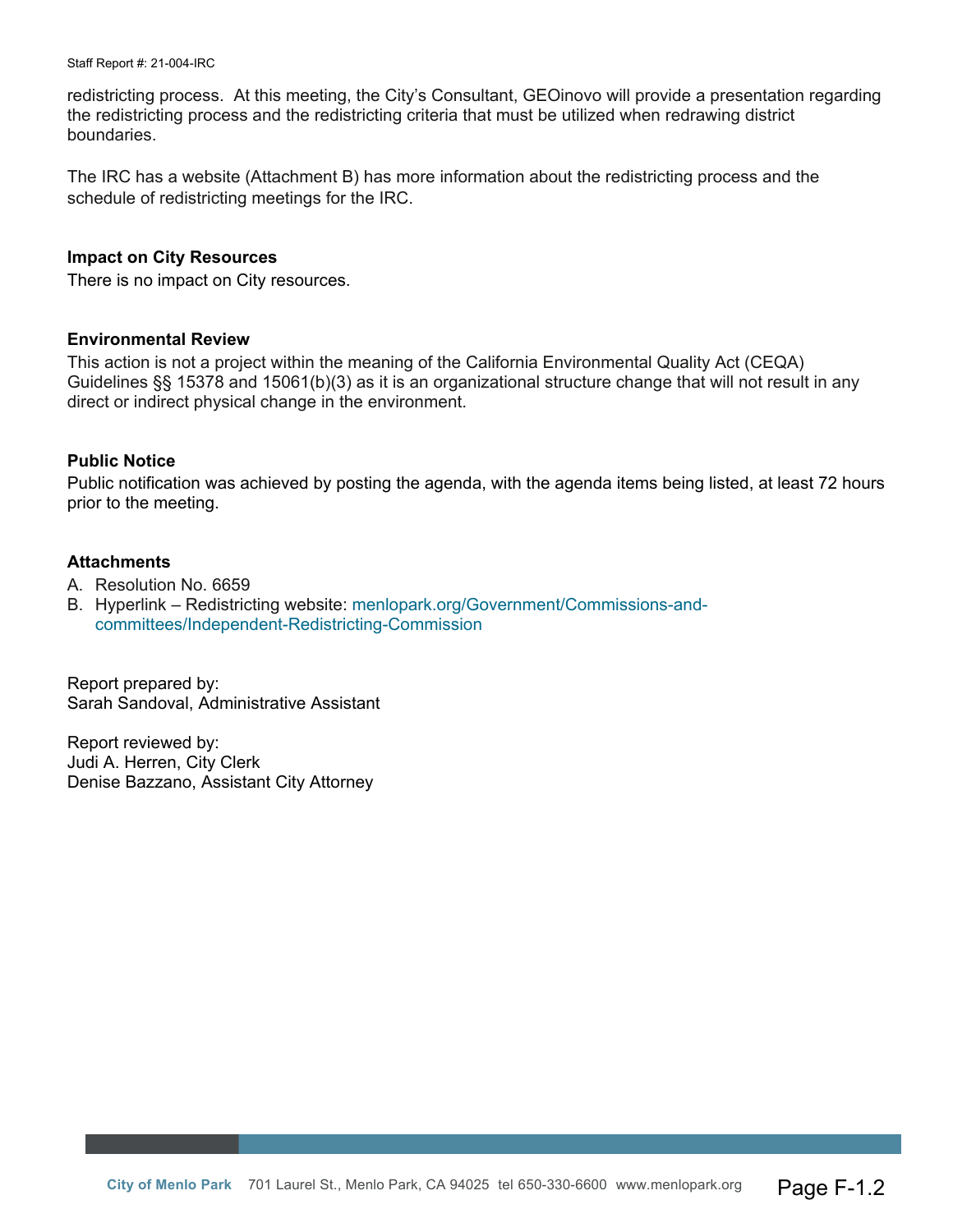# **RESOLUTION NO. 6659**

# **RESOLUTION OF THE CITY COUNCIL OF THE CITY OF MENLO PARK CREATING AN INDEPENDENT REDISTRICTING COMMISSION**

WHEREAS, the United States Constitution, as interpreted by the courts, prohibits violations of equal protection, including intentional dilution or abridgement of the right to vote of protected classes, and racial gerrymandering; and

WHEREAS, on October 4, 2017, with the adoption of Ordinance No. 1044, the City Council established five electoral districts for the election of City Councilmembers; and

WHEREAS, Ordinance No. 1044 established five districts from which City Councilmembers would be elected with City Council District Nos. 1, 2 and 4 beginning at the general municipal election in November 2018, and every four (4) years thereafter, and City Council District Nos. 3 and 5 beginning at the general municipal election in November 2020, and every four (4) years thereafter; and

WHEREAS, California Elections Code section 21600 et seq., requires, among other things, that following each decennial federal census, and using that census as a basis, the city council by ordinance or resolution, adopt boundaries for any or all of the city council districts of the city so that the city council districts shall be substantially equal in population as required by the United States Constitution ("redistricting"); and

WHEREAS, California Elections Code section 23000 et seq., governs the formation of local independent redistricting commissions; and

WHEREAS, California Elections Code section 23001 provides that a local jurisdiction may establish by resolution, ordinance, or charter amendment an independent redistricting commission, a hybrid redistricting commission, or an advisory redistricting commission composed of residents of the local jurisdiction to change the legislative body's district boundaries or to recommend to the legislative body changes to those district boundaries; and

WHEREAS, establishing a redistricting process that is open and transparent and allows public comment on the drawing of City Council district boundaries, ensures that the district boundaries are drawn in accordance with state and federal law, and ensures that the redistricting process is conducted with integrity, fairness, and without personal or political considerations, the City Council hereby desires to establish an Independent Redistricting Commission; and ATTACHMENT A<br>
o PARK<br>
s violations of<br>
div Council<br>
cilmembers<br>
ral municipal<br>
District Nos. 3<br>
four (4) years<br>
ther things, that<br>
tity council by<br>
s of the city so<br>
y by the United<br>
tion of local<br>
iction may<br>
ricting<br>
iss

WHEREAS, the City Council has determined that it is in the City of Menlo Park's interest to establish and appoint a seven (7) member Independent Redistricting Commission, to redraw district boundary lines, as authorized by state and federal law.

NOW, THEREFORE, BE IT RESOLVED that the City Council of the City of Menlo Park finds the foregoing recitals are true and correct, and they are hereby incorporated by reference into this Resolution.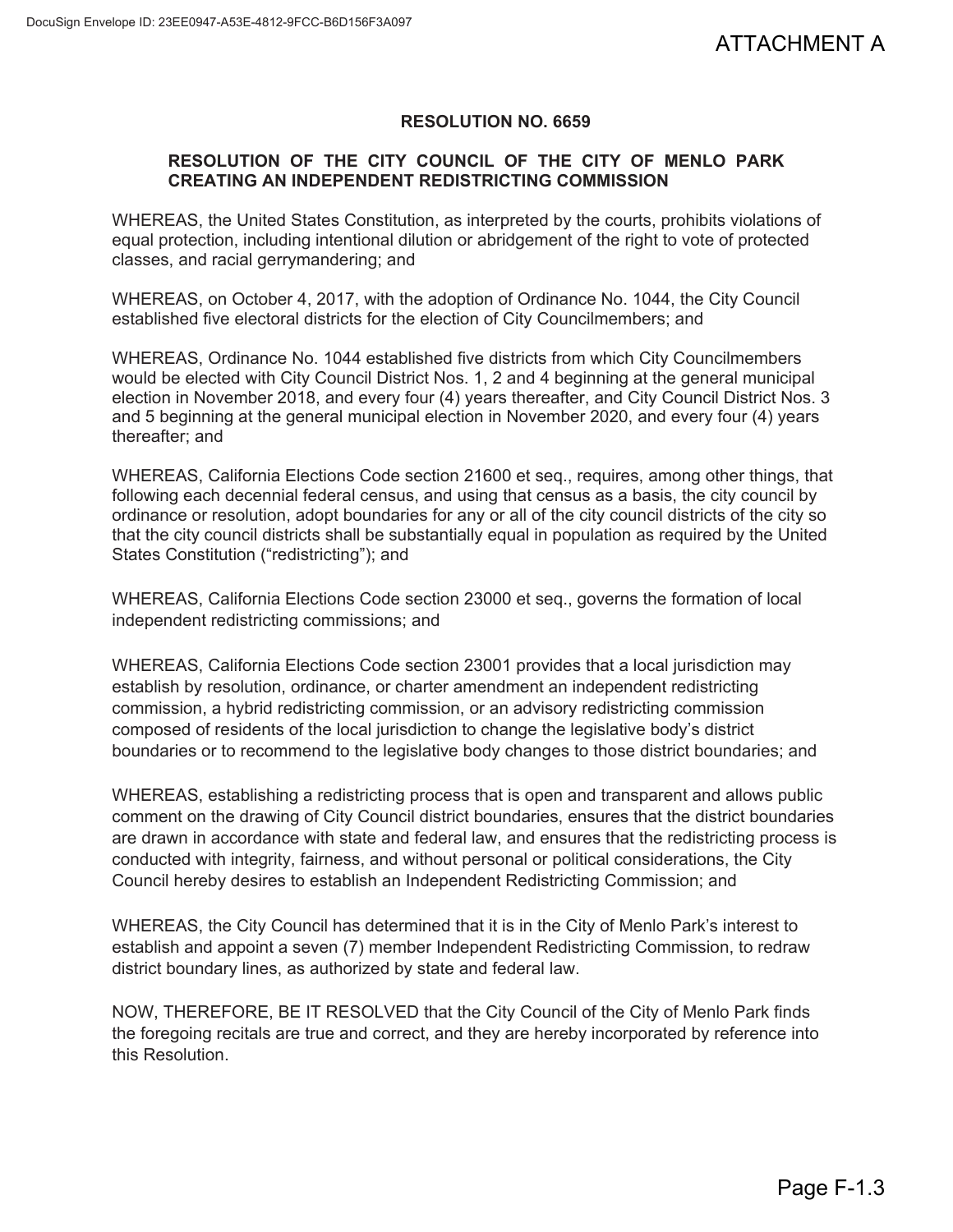BE IT FURTHER RESOLVED that the City Council of the City of Menlo Park hereby resolves as follows:

- 1. For the purposes of this Resolution, the following words and phrases shall have the meanings respectively ascribed to them below:
	- a. "Commission" means the City of Menlo Park Independent Redistricting Commission.
	- b. "Consultant" means a person, whether or not compensated, retained to advise the Commission or a Commissioner regarding any aspect of the redistricting process. Consultant excludes outside legal counsel.
	- c. "Family member" means a spouse, parent, sibling, child, or in-law.
	- d. "Federal decennial census" means the national decennial census taken under the direction of the United States Congress at the beginning of each decade.
- 2. That the Menlo Park Independent Redistricting Commission ("Commission") is hereby established. The exclusive authority to redraw City Council district boundaries shall be vested in the Commission, until such time as the City Council rescinds this Resolution. Accordingly, the City Council shall have no role in developing a redistricting report or map.
- 3. The Commission shall:
	- a. Be independent of City Council control;
	- b. Conduct an open and transparent redistricting process, enabling full public consideration of and comment on the drawing of City Council district boundaries;
	- c. Comply with the provisions of state and federal law; and
	- d. Conduct itself with integrity and fairness.
- 4. Duties. The Commission shall, following each decennial federal census, adopt a final map establishing City Council district boundaries and a final report explaining its decision in accordance with this Resolution, within the redistricting deadlines as established by state law. These district boundaries shall be used for the establishment of City Council electoral districts as set forth in Menlo Park Municipal Code section 2.04.210 and 2.04.220.
- 5. The Commission may adopt for itself rules of procedure that do not conflict with state or federal law or this Resolution.
- 6. Composition. The Commission shall be comprised of seven (7) commissioners ("Commissioners") and two (2) alternate commissioners ("Alternates"). Alternates may fully participate in Commission deliberations but may not vote and may not be counted toward the establishment of a quorum. Alternates are subject to the same qualifications, restrictions, and standards of conduct as all other Commissioners. At its first meeting, the Commission shall select one (1) Commissioner to serve as Chair and one (1) Commissioner to serve as Vice Chair. The Commission may designate other officers from its membership and may establish subcommittees and ad hoc committees. Subcommittees and ad hoc committees shall report on their actions at the next meeting of the Commission.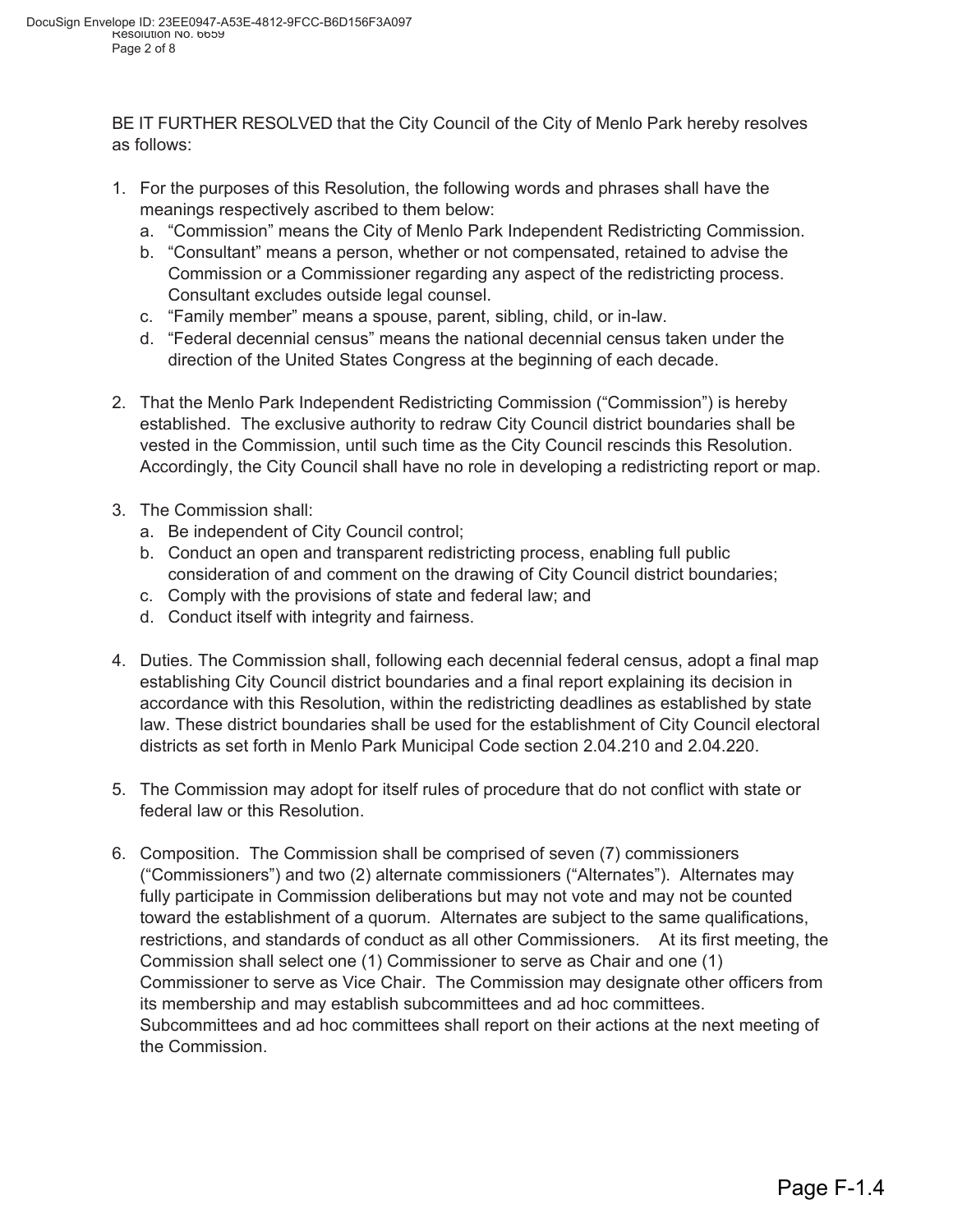- 7. Qualifications and restrictions.
	- a. Qualifications. Applicants shall comply with the eligibility requirements in California Elections Code Sections 23001 and 23002(b), (c) and (d) and shall meet all of the following minimum qualifications at the time an application is filed:
		- i. Be at least eighteen (18) years of age on the date of application; and
		- ii. Be a resident of the City for at least three (3) years immediately preceding the date of application.
	- b. A person shall not be appointed to serve on the Commission if any of the following applies:
		- i. If the person or any family member of the person has been elected or appointed to, or been a candidate for, City Council in the eight (8) years preceding the person's application.
		- ii. If the person or the person's family member has done any of the following in the four (4) years preceding the person's application:
			- 1. Served as an officer of, employee of, or paid political consultant to, a campaign committee or a candidate for City Council.
			- 2. Served as a staff member or a political consultant to, or who has contracted with, a currently serving City Councilmember or San Mateo County supervisor.
			- 3. Contributed five hundred dollars (\$500) or more in a year to any seated City Councilmember or current candidate for City Council.
		- iii. If the person or the person's family member served as an officer of, employee of, or paid consultant to, a political party or as an elected or appointed member of a political party central committee in the eight (8) years preceding the person's application.
	- iv. If the person currently serves as a staff member or a political consultant to an elected official holding a partisan office.
	- v. If the person is a paid employee of the City or a current City Councilmember.
	- vi. If the person is a paid employee of any redistricting contractor or consultant.
	- vii. Any other restrictions identified in Elections Code section 23003 applicable to Independent Redistricting Commissions, as may be amended from time to time.
	- c. All applicants shall attest to compliance with all of the criteria in subsections 7(a) and (b).
	- d. In addition to an application, all applicants shall file a Statement of Economic Interests (Form 700) with the City Clerk.
	- e. If an applicant to the Commission currently serves on another City of Menlo Park board or commission, he or she may serve on the Commission if selected, as long as he or she agrees not to serve on another board or commission during his or her term of office on the Commission. Once sworn into office on the Commission, the Commissioner shall be deemed to have forfeited their previous board or commission position.
	- f. Commissioners shall serve without compensation.
- 8. Selection.
	- a. The City Clerk shall in each year ending in the number zero initiate and widely publicize an application process, open to all City residents who meet the requirements listed in section 7 above in a manner that promotes a qualified Commissioner applicant pool that is large and reflective of the diversity of the City.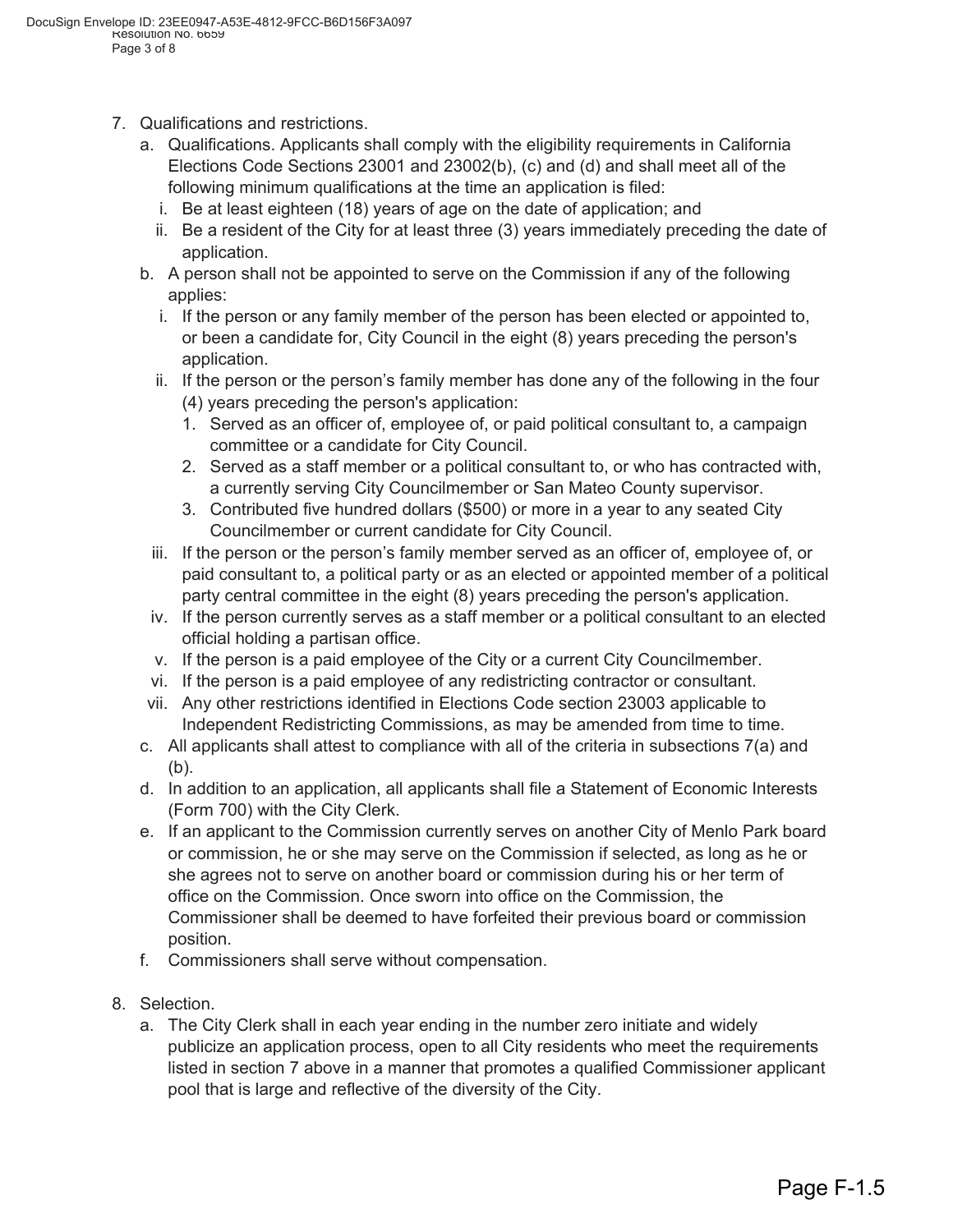- b. Commissioners shall be selected through an open application process.
- c. The City Clerk shall initiate and widely publicize the Commission application process. To promote a large and diverse applicant pool, the City Clerk shall seek assistance from a broad range of community-based organizations to encourage qualified persons to apply. The application period shall be open for at least one month and shall specify a closing date for submission of all applications.
- d. The City Clerk shall review each submitted application for completeness. If the City Clerk deems an application to be incomplete, the City Clerk shall notify the applicant of such and provide the applicant an opportunity to complete the application. The submittal deadline shall not be extended to allow correction of incomplete applications.
- e. Upon close of the application submittal period, the City Clerk shall review all applications and remove incomplete or untimely applications and remove individuals who do not meet the qualification criteria listed in Sections  $7(a)$  and (b) from among the Commission applicants.
- f. The City Clerk shall attempt to obtain at least twelve (12) qualified applicants during the one-month application submittal period. If the City Clerk receives less than twelve (12) applications upon the close of the application submittal period, the City Clerk may extend the application deadline for a period of two weeks and continue to seek assistance from a broad range of community-based organizations to encourage qualified persons to apply. If at the end of the two week extended application period the City Clerk has at least nine (9) qualified applications the City Clerk may close the application period. If the City Clerk does not have at least nine (9) qualified applications at the end of the two week extended application period, the City Clerk may continue to extend the application period until such time as the minimum of nine (9) applications are received.
- g. The City Clerk shall, at a public meeting, randomly select three (3) names from the pool of qualified applicants. Those three (3) shall serve as Commissioners and shall, by majority vote at a separate noticed public hearing, select the final four (4) Commissioners and two (2) Alternates from the remaining pool of qualified applicants.
- h. The initial three (3) Commissioners should select applicants that are best qualified to carry out the Commission's duties under this Section and that, as a group, reasonably reflect the diversity of the City, provided that no quotas, formulas, or ratios may be applied for this purpose. The initial three (3) Commissioners shall select the additional four (4) Commissioners such that the Commission shall not be comprised entirely of Commissioners who are registered to vote with the same political party preference.
- i. In evaluating applications, the initial three (3) Commissioners shall consider each applicant's:
	- i. Competency to carry out the responsibilities of the Commission;
	- ii. Ability to serve with impartiality in a nonpartisan role;
	- iii. Familiarity with the City's neighborhoods and communities;
	- iv. Appreciation for the diverse demographics and geography of the City.
	- v. Apparent ability to work cooperatively with other Commissioners;
	- vi. Relevant civic and/or volunteer activities.
- j. The Commission shall be fully established no later than December 1, 2021, and thereafter no later than December 1 in each year ending in the number zero, unless otherwise prescribed by the City Council.
- k. If a Commissioner resigns or is removed from the Commission, the next Alternate in line shall fill the vacancy as a voting Commissioner.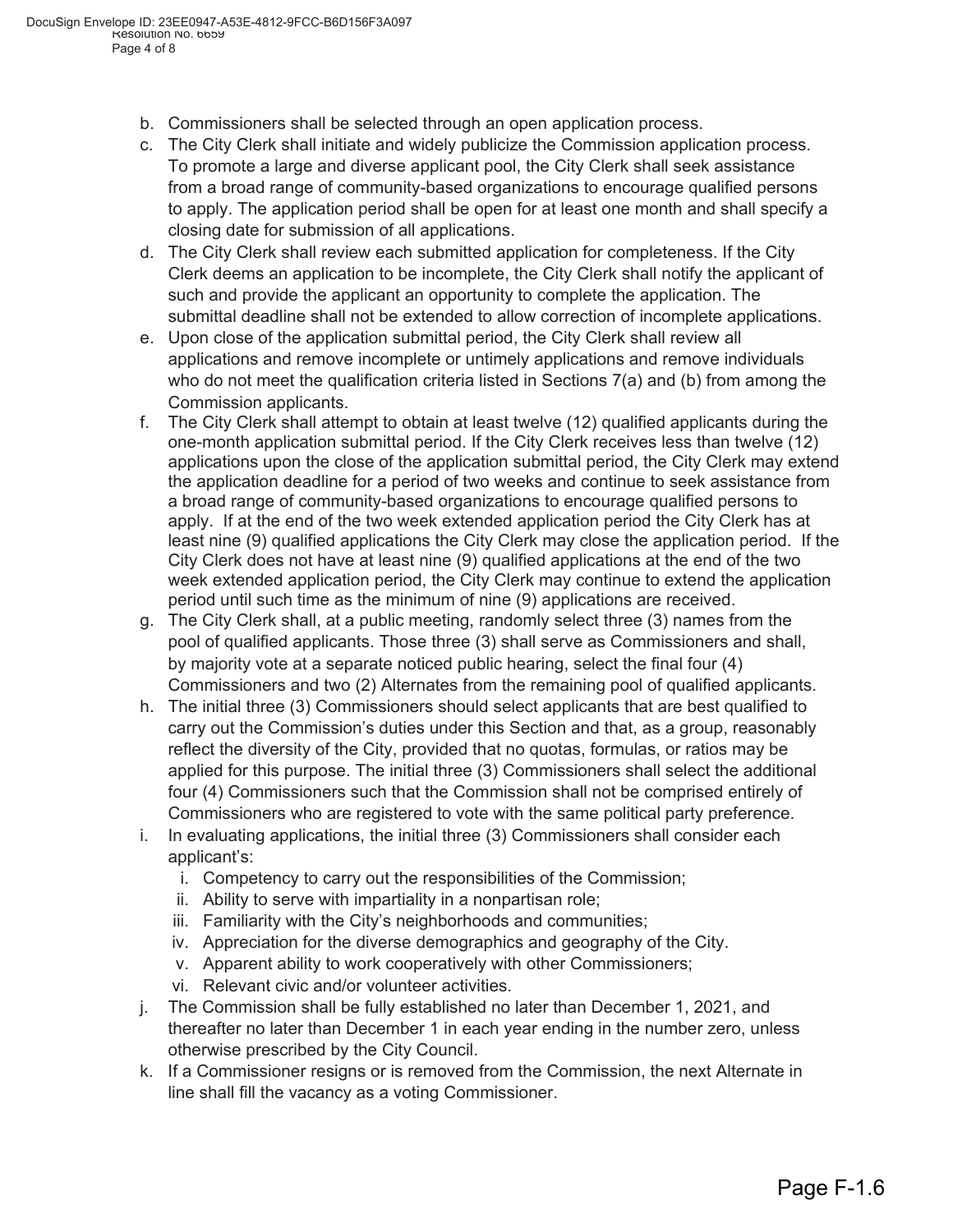- l. For purposes of this subsection, "diverse" means diversity of ability, geography, race and ethnicity, gender, and age.
- 9. Appeal. There is no right of appeal to a determination by the Clerk or a Commissioner regarding the appointment process or appointment of a Commissioner.
- 10. Restrictions after appointment. If appointed to the Commission, A Commissioner or Alternate shall not do any of the following:
	- a. While serving on the Commission, endorse, work for, volunteer for, or make a campaign contribution to, a candidate for City Council.
	- b. Be a candidate for City Council if less than five (5) years has elapsed since the date of the member's appointment to the Commission.
	- c. For four (4) years commencing with the date of his or her appointment to the Commission:
		- i. Accept employment as a staff member of, or political consultant to, a City Councilmember or candidate for City Council.
		- ii. Receive a noncompetitively bid contract with the City.
		- iii. For two (2) years commencing with the date of his or her appointment to the Commission, accept an appointment to the City Council.
- 11. Removal. The Commission by a 2/3 vote may remove a Commissioner or Alternate for substantial neglect of duty, gross misconduct in office, or inability to discharge the duties of office, but only after providing the subject Commissioner or Alternate with written notice and an opportunity for response at a public Commission meeting.
- 12. Redistricting criteria.
	- a. The Commission shall do the following:
		- i. Following each decennial federal census, and using that census as a basis, shall, by resolution, adopt boundaries for any or all of the City Council districts of the City so that the City Council districts shall be substantially equal in population as required by the United States Constitution.
			- 1. Population equality shall be based on the total population of residents of the City as determined by that census.
			- 2. Notwithstanding paragraph (1), an incarcerated person as that term is used in Section 21003, shall not be counted as part of a city's population, except for an incarcerated person whose last known place of residence may be assigned to a census block in the City, if information about the last known place of residence for incarcerated persons is included in the computerized database for redistricting that is developed in accordance with subdivision (b) of Section 8253 of the Government Code, and that database is made publicly available.
	- b. The City Council district boundaries must comply with the United States Constitution, the California Constitution, and the federal Voting Rights Act of 1965 (52 U.S.C. Sec. 10301 et seq.).
	- c. The Commission shall adopt district boundaries using the following criteria as set forth in the following order of priority in accordance with California Elections Code section 21601:
		- i. To the extent practicable, City Council districts shall be geographically contiguous. Areas that meet only at the points of adjoining corners are not contiguous. Areas that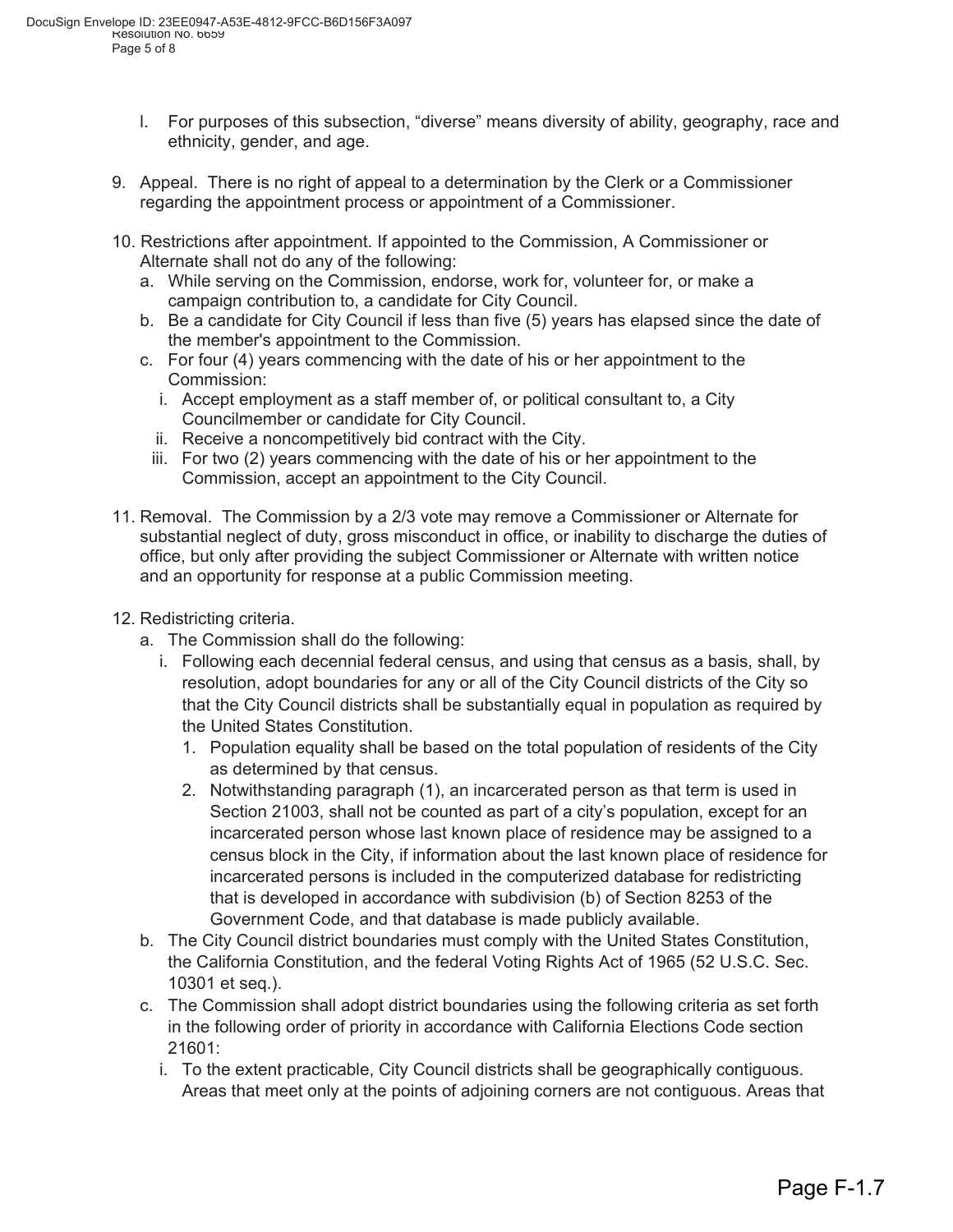are separated by water and not connected by a bridge, tunnel, or regular ferry service are not contiguous.

- ii. To the extent practicable, the geographic integrity of any local neighborhood or local community of interest shall be respected in a manner that minimizes its division. A "community of interest" is a population that shares common social or economic interests that should be included within a single district for purposes of its effective and fair representation. Communities of interest do not include relationships with political parties, incumbents, or political candidates.
- iii. City Council district boundaries should be easily identifiable and understandable by residents. To the extent practicable, City Council districts shall be bounded by natural and artificial barriers, by streets, or by the boundaries of the City.
- iv. To the extent practicable, and where it does not conflict with the preceding criteria in this subdivision, City Council districts shall be drawn to encourage geographical compactness in a manner that nearby areas of population are not bypassed in favor of more distant populations.
- d. The Commission shall not adopt City Council district boundaries for the purpose of favoring or discriminating against a political party.
- 13. Adoption of redistricting report and map.
	- a. The Commission shall conduct at least two (2) public hearings prior to the drawing of any draft map or maps of the proposed City Council boundaries.
	- b. The Commission shall conduct at least three (3) public hearings after drawing of any draft map or maps of the proposed City Council boundaries.
	- c. At least one public hearing or public workshop shall be held on a Saturday, on a Sunday, or after 6 p.m. on a weekday Monday through Friday.
	- d. Public hearing buildings shall be accessible to persons with disabilities.
	- e. The Commission shall, at a minimum, take the applicable steps identified in Elections Code section 21608 to encourage residents, including those in underrepresented communities and non-English speaking communities, to participate in the redistricting public review process.
	- f. Prior to adoption of a final map, the Commission shall file a preliminary redistricting plan and draft map with the City Clerk, along with a written statement of findings and reasons for proposed adoption, which shall include the criteria employed in the process and a full analysis and explanation of decisions made by the Commission. The City Clerk shall publish the preliminary redistricting plan and draft map in accordance with Elections Code section 21608(d). After having heard comments from the public on the preliminary redistricting plan and draft map, the Commission shall adopt a final redistricting report and final map. A Commission-adopted final redistricting report and final map has the force and effect of law and shall be effective after it is filed with the City Clerk and shall remain effective until the adoption of new district boundaries following the next federal decennial census. The City Council may not revise the district boundaries adopted by the Commission.
	- g. The final redistricting report and final map shall be subject to referendum in the same manner as ordinances.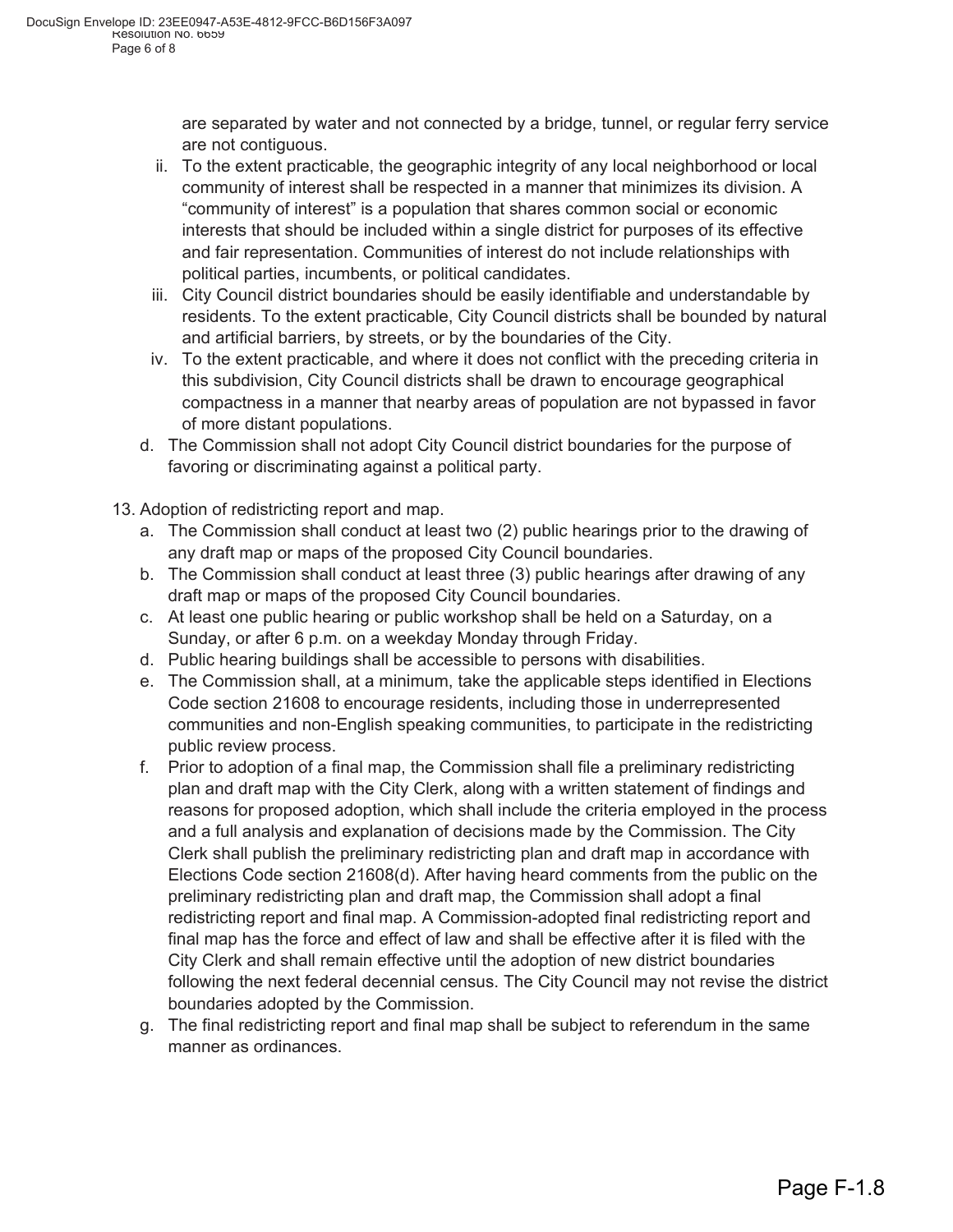- 14. Administration.
	- a. The City Council shall appropriate sufficient funds to support the work of the Commission, including funds necessary to recruit Commissioners and Alternates, meet the operational needs of the Commission, conduct any community outreach to solicit broad public participation in the redistricting process, pay for City staff time associated with supporting the work of the Commission, hire any necessary consultants, and obtain any necessary redistricting tools or resources.
	- b. The City Manager, City Clerk, and City Attorney shall assign sufficient staff to support the Commission. The City Clerk or the City Clerk's designee shall serve as secretary to the Commission. The City Attorney or the City Attorney's designee shall serve as legal counsel to the Commission.
	- c. Subject to funds appropriated to the Commission, the Commission may retain consultants following the City's standard procurement processes and the City Council shall approve any applicable consultant agreements. The Commission shall retain the sole authority for determining the selection criteria for consultants, except however, the Commission shall utilize the consultant, GEOinovo Solutions, Inc., retained by the City prior to the adoption of this resolution for demographic analysis and census mapping services for the City Council 2020 census redistricting process.
	- d. The Commission is subject to the Ralph M. Brown Act (Chapter 9 (commencing with Section 54950) of Part 1 of Division 2 of Title 5 of the Government Code), the California Public Records Act (Chapter 3.5 (commencing with Section 6250) of Division 7 of Title 1 of the Government Code), and the Political Reform Act (Chapter 7 (commencing with Section 87100) of Title 9).
- 15. Dissolution.
	- a. The Commission shall cease operations and dissolve on the ninety-first day following approval of a final redistricting report and final map, unless a referendum against the final redistricting report and final map has qualified or a lawsuit has been filed to enjoin or invalidate the final redistricting report and final map, in which case the Commission shall continue operations until a final redistricting report and final map is implemented by the City. Notwithstanding the foregoing, if a lawsuit to enjoin or invalidate a final redistricting report and final map is filed later than the ninety-first day following approval of a final redistricting report and final map, the Commission shall automatically revive and continue operations during the pendency of such lawsuit and until a final redistricting report and final map is implemented by the City.

BE IT FURTHER RESOLVED, if any term, provision, or portion of this Resolution is held by a court to be invalid, void or unenforceable, the remaining provisions of this Resolution shall continue in full force and effect unless amended or modified or repealed by the City.

//

//

//

//